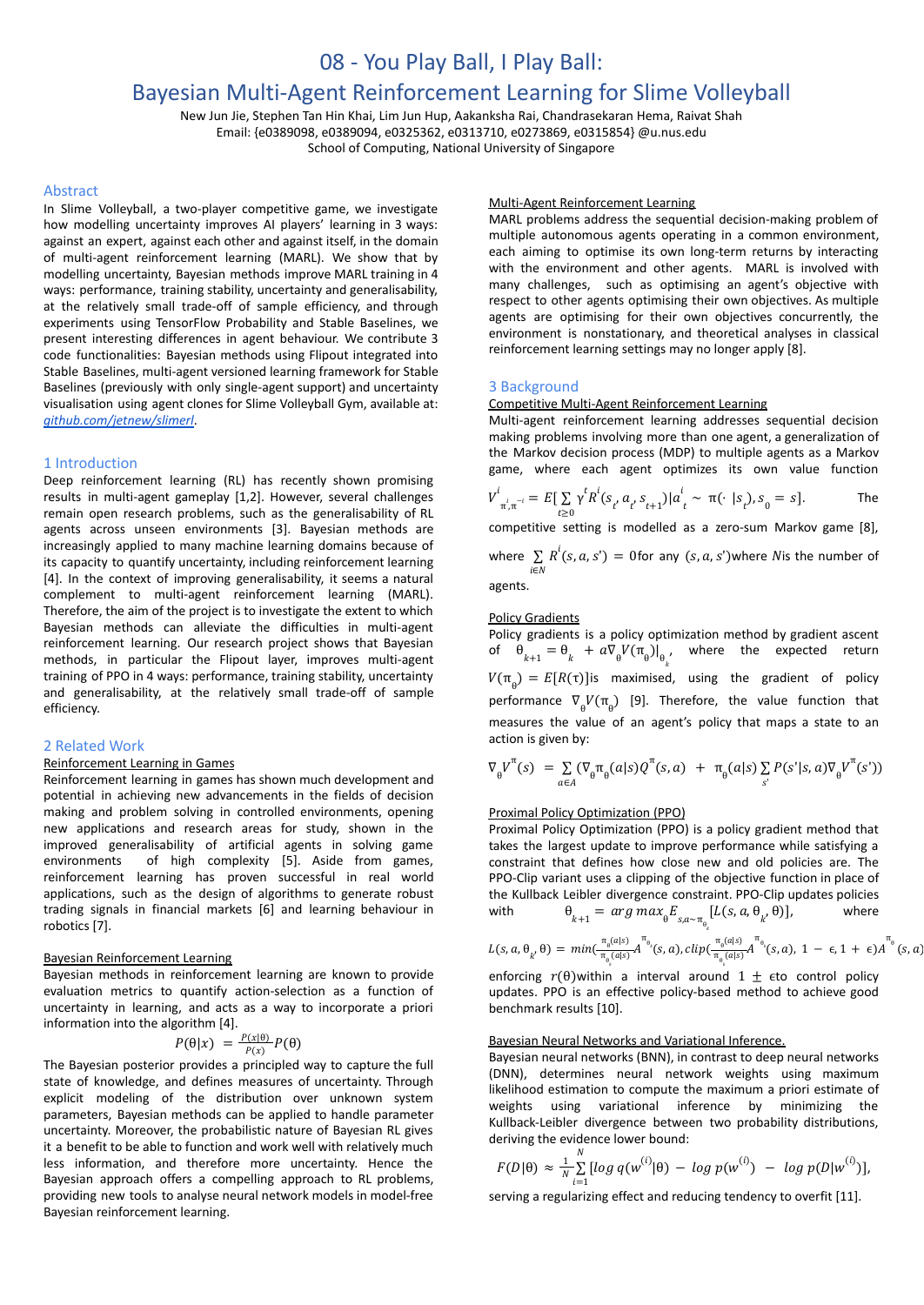## Flipout for Bayesian Neural Networks

Bayesian neural networks can be trained with variational inference by perturbing the weights. Weight perturbation samples weights of a neural network stochastically. Flipout implements the Bayesian

neural network by applying a base perturbation  $\hat{\Delta W}$ and multiplying it by a sign matrix  $\Delta W_{n} = \Delta \overset{\circ}{W} \cdot r_{n}^{\phantom{n} s}_{n}^{\phantom{n} T}$  [12]. Flipout computes T

weight perturbations quasi-independently using mini-batches, reducing the high variance of the gradient estimation which many other weight perturbation algorithms suffer. Flipout estimators approximate the posterior distribution by integrating over the kernel and bias, enabling variational inference to approximate the posterior distribution [12].

#### Slime Volleyball Gym

The Slime Volleyball gym is an environment for testing single and multi-agent reinforcement learning algorithms [13]. Each agent begins with 5 lives, and its goal is to get the ball to land on the opponent's side, scoring a reward of +1, and -1 when the agent loses, until one of the agents loses all 5 lives or after 3000 timesteps, with a reward range of  $[-5, 5]$  per episode. The 12 dimensional observation space of an agent consists of the x,y-coordinates and x,y-velocities of the agent, ball and its opponent.

The Slime Volleyball gym is an environment with relatively straightforward dynamics with multi-agent support, allowing us to compare between agents with a DNN and BNN policy, investigating the influence of Bayesian methods on multi-agent reinforcement learning training.

# 4 Experiment Methodology

To evaluate how Bayesian methods influence RL training, we run the Expert experiment, where the agent trains against a stationary, pre-trained expert, a tiny 120-parameter neural network baseline agent. To evaluate how various training methods influence multi-agent training, we run the Self and Multi experiments, where the agent trains by self-play with the previous version of itself in the former, and the agent trains against the previous version of its opponent in the latter.

## PPO, DNN and BNN Settings

The Multi-Joint dynamics with Contact (MuJoCo) hyperparameters are chosen for PPO in Stable Baselines. The default implementation of PPO in Stable Baselines uses a multi-layer perceptron with 2 layers of 64 units as a feature extractor [14], which we label the DNN version. We implement the BNN variant, which uses 2 TensorFlow Probability Flipout layers of 64 units as the feature extractor, changing only the type of layer in the architecture.

## Expert Experiments

In Expert experiments, the agent is trained against a pre-trained expert baseline, for 5M timesteps, evaluating 1K times per 100K timesteps, across 10 trials on different random seeds. The Expert experiments serve as a comparable baseline to other models trained on the Slime Volleyball gym environment.

# Self Experiments

In Self experiments, the agent is trained by self-training, against the previous generation of itself (e.g. DNN-v1 vs DNN-v0), for 50M timesteps, evaluating 100 times per 1M timesteps. Each generation is updated when the current agent scores  $\geq 0$ . 5against its previous generation. The Self experiments provide an opponent-agnostic multi-agent training environment (in contrast to training against an expert) so that agents can be better evaluated for generalisability.

# Multi Experiments

In Multi experiments, the agent is trained in a multi-agent context, against the previous generation of its opponent (e.g. DNN-v1 vs BNN-v0 and BNN-v1 vs DNN-v0 concurrently), for 50M timesteps, evaluating 100 times per 1M timesteps. In contrast to the Self

experiments, in the Multi experiments, each generation is updated every 100K timesteps. The Multi experiments serve the multi-agent training aspect of the project, necessary to investigate the influence of Bayesian methods on multi-agent reinforcement learning training.

#### Evaluation

We comparatively evaluate between DNN and BNN versions of PPO in the 3 experiments in 5 ways: performance, sample efficiency, training stability, uncertainty and generalisability. Performance of an agent is measured by its score against the expert baseline. Sample efficiency is determined by the number of timesteps required to reach the maximum episode length. Training stability is defined by the variance in reward achieved in the last 100K timesteps. Uncertainty of an agent is quantified by the entropy across action probabilities, given observations at uncertain regions of the state

space,  $H(X) = -\sum_{i=1} P(x_i) \log_2 P(x_i)$ , where  $n = 3$ since the action n  $\sum_{i=1}^{n} P(x_i) \log_2 P(x_i)$ , where  $n = 3$ 

space contains 3 actions. We define uncertain regions as the observations when 1) magnitude of ball velocity exceeds 99th percentile, and 2) ball is near the net, i.e.  $|x| < 0.5$  and  $y < 1$ . Generalisability can be compared between two agents' performance by evaluating against an opponent not seen during training for 100 games.

# 5 Experiment Results Expert Experiment

## **Performance**

PPO-DNN and PPO-BNN are evaluated against the baseline expert that they were trained on over 100 games. PPO-DNN and PPO-BNN scored similarly, with a score of 0.02 and 0.05 respectively. There is no significant difference in performance when evaluated against the baseline expert.

**Training Stability** 



Variance of reward achieved in the last 100K timesteps by PPO-BNN=2.862 < PPO-DNN=3.996, indicating much higher training stability for PPO-BNN.

#### Uncertainty

A batch of 100 games is evaluated between PPO-DNN and PPO-BNN, randomly chosen from trials that improved for PPO-BNN. At uncertain regions of the state space, when ball velocity exceeds the 99th percentile, entropy of PPO-DNN=0.623 > PPO-BNN=0.446, and when the ball is near the net, entropy of PPO-DNN=0.774 > PPO-BNN=0.416. indicating much lower uncertainty in PPO-BNN agents.

| Evaluation       | Generalisability<br>PPO-DNN (Expert) | PPO-BNN (Expert) |
|------------------|--------------------------------------|------------------|
| <b>Baseline</b>  | $0.02 \pm 0.990$                     | $0.05 \pm 0.805$ |
| PPO-DNN (Expert) |                                      | $0.14 \pm 0.762$ |
| PPO-BNN (Expert) | $-0.14 \pm 0.762$                    |                  |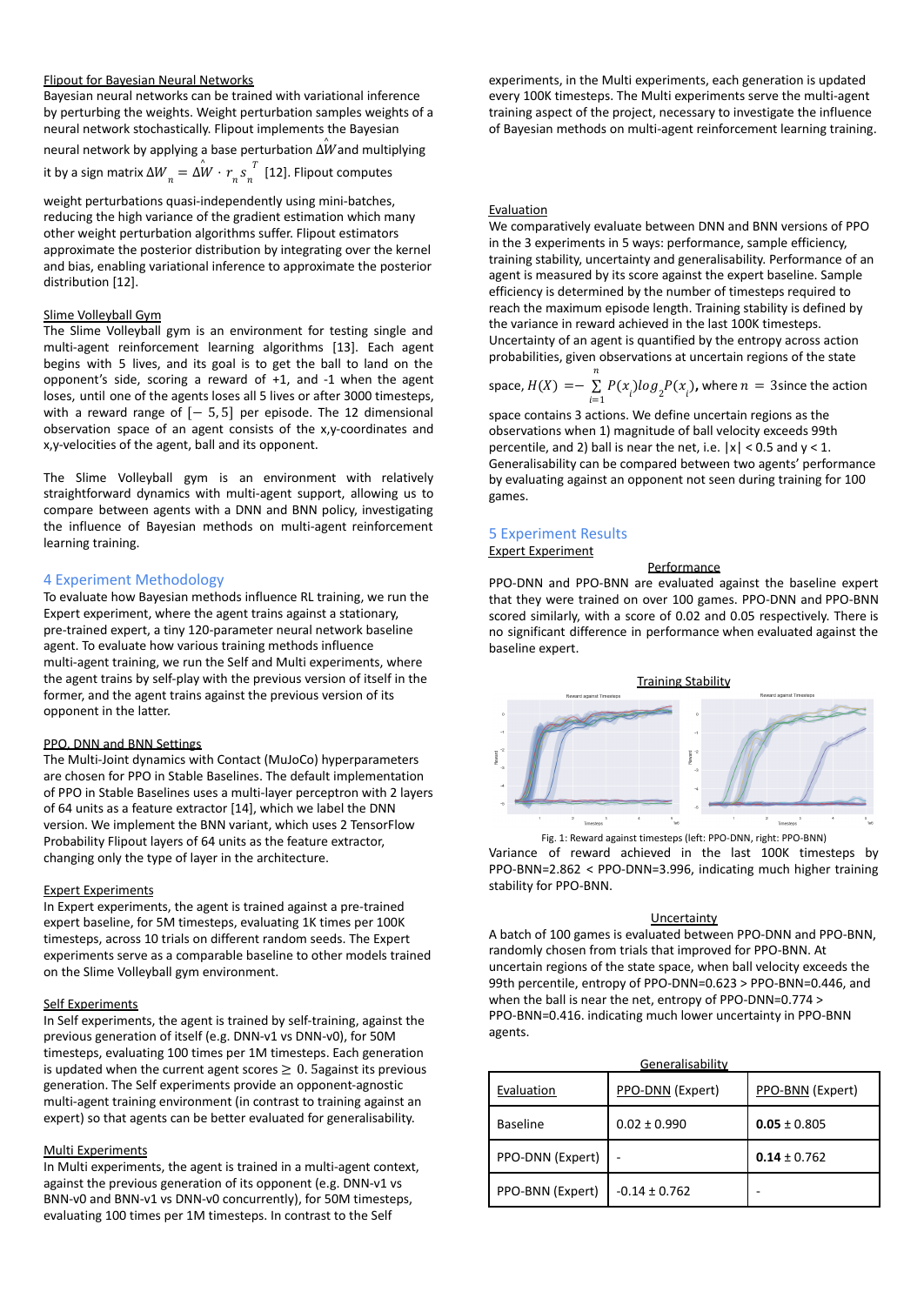Since PPO-DNN and PPO-BNN were trained against the expert baseline, generalisability can be evaluated by playing against its policy counterpart. Over 100 games, the score of PPO-BNN=0.14 > PPO-DNN=-0.14, indicating higher generalisability for PPO-BNN agents.



Fig. 2: Episode length against timesteps (left: PPO-DNN, right: PPO-BNN) As shown in Figure 2, the number of timesteps required before the agent converges to the maximum episode length is much higher for PPO-BNN than PPO-DNN. In more random seeds, PPO-BNN is seen to not improve beyond the random policy, shown as episode length hovers around 600.



Fig 3: Ball coordinates (left court: PPO-BNN, right court: PPO-DNN) Figure X shows ball coordinates over 100 games played between PPO-BNN on the left court (negative x-axis) and PPO-DNN on the right court (positive x-axis). The translucent ball coordinate plots visually represent the occurrences of the ball throughout the game.



Fig 4: Histogram of agent x-coordinates (left court: PPO-BNN, right court: PPO-DNN) Plotting a histogram of agent x-coordinates, when PPO-DNN is played against PPO-BNN, there is little notable difference in agent positioning in the court over 100 games.



Fig. 5: Agent coordinates when the ball is on the left (left) and right (right) Figure 5 is a histogram of agent x-coordinates when the ball is on the left and right of the court. When the ball is on the left of the court, PPO-BNN (left court), expectedly, reflects an almost uniform distribution along the x-axis, and vice versa when the ball is on the right of the court.



Fig. 6: Agent coordinates when PPO-BNN scores (left) and PPO-DNN scores (right) Figure 6 is a histogram of agent x-coordinates when either PPO-BNN or PPO-DNN scores a point. Most of the time, when either side scores a win, the loser is positioned at the net.

## Self Experiment

# Performance

PPO-DNN and PPO-BNN are evaluated against the baseline expert that was not seen in training over 100 games. A higher score of PPO-BNN=0.38 > PPO-DNN=0.32 indicates better performance of the PPO-BNN agent.



Fig. 7: Reward against timesteps

Nonetheless, variance of reward achieved in the last 100K timesteps by PPO-BNN=0.728 < PPO-DNN=0.848. As we expect reward for self-training to revolve around 0 nearing convergence, a lower reward variance indicates higher training stability of the PPO-BNN agent.

## **Uncertainty**

A batch of 100 games is evaluated between self-trained PPO-DNN and PPO-BNN. At uncertain regions of the state space, when ball velocity exceeds the 99th percentile, entropy of PPO-DNN=0.565 > PPO-BNN=0.434, and when the ball is near the net, entropy of PPO-DNN=0.623 > PPO-BNN=0.446. The lower entropy indicates lower uncertainty in the PPO-BNN agent.

#### **Generalisability**

| PPO-DNN (Self)<br>Evaluation | PPO-BNN (Self) |
|------------------------------|----------------|
|------------------------------|----------------|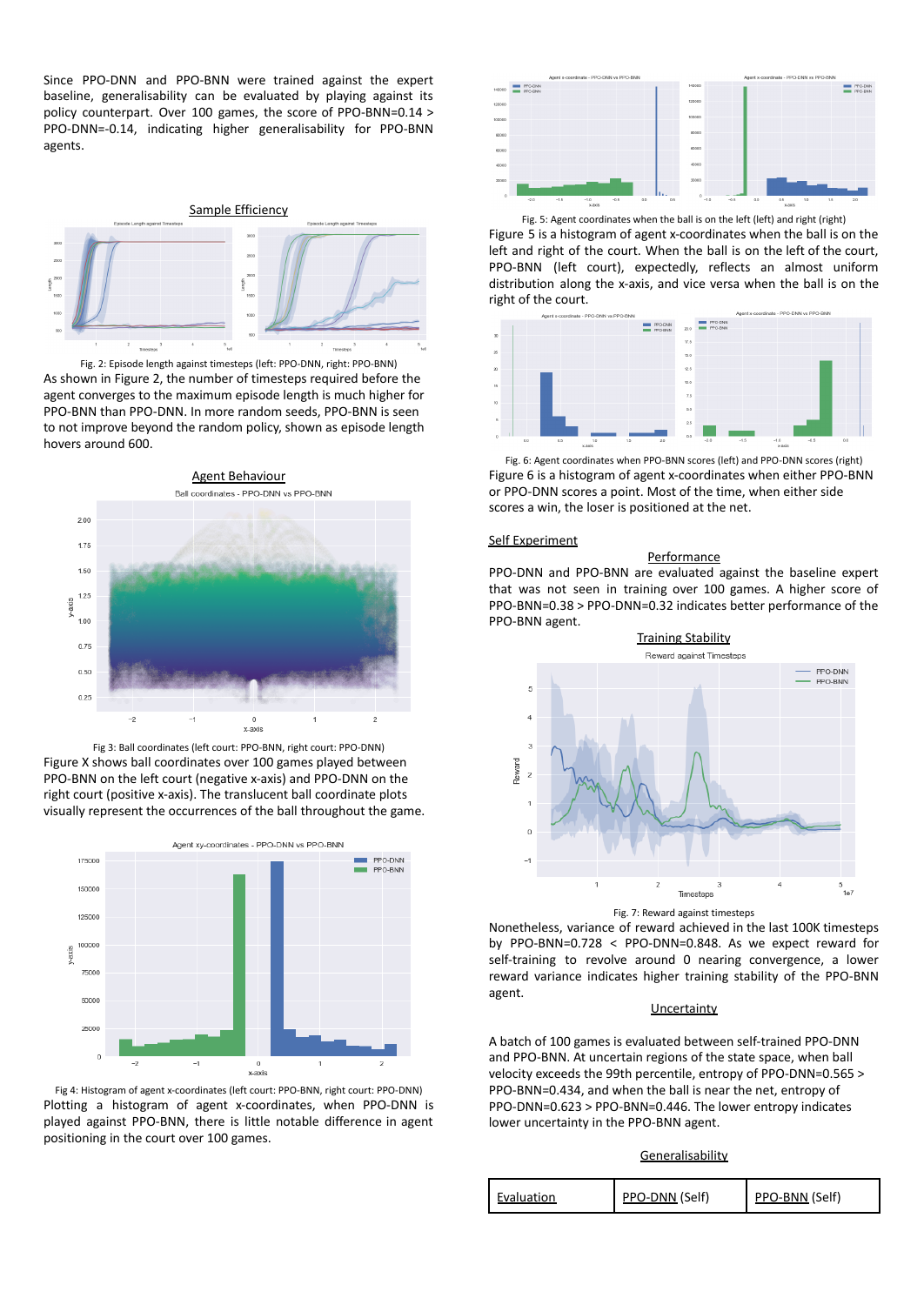| <b>Baseline</b>  | $0.32 \pm 0.691$ | $0.38 + 0.903$   |
|------------------|------------------|------------------|
| PPO-DNN (Self)   |                  | $0.00 \pm 0.583$ |
| PPO-BNN (Self)   | $0.00 \pm 0.583$ |                  |
| PPO-DNN (Expert) | $3.47 \pm 1.330$ | $4.71 \pm 0.668$ |
| PPO-BNN (Expert) | $4.50 \pm 0.866$ | $4.65 \pm 0.740$ |

Since PPO-DNN and PPO-BNN were self-trained, generalisability can be evaluated by playing against opponents not seen during training: the expert baseline, the variant counterpart and the agents from the Expert experiments. Across all evaluations, PPO-BNN achieves a higher score than PPO-DNN, indicating that PPO-BNN has higher generalisability than PPO-DNN.



However, PPO-BNN is less sample efficient than PPO-DNN as PPO-DNN converges to the maximum episode length in 20M timesteps, fewer timesteps than required by PPO-BNN of 30M timesteps.



Fig 9: Ball coordinates (left court: PPO-BNN, right court: PPO-DNN)

When PPO-DNN (positive x-axis) is played against PPO-BNN (negative x-axis), from coordinates of the ball (Fig 2), we notice PPO-BNN bouncing the ball at a sharp angle, frequently returning the ball to PPO-DNN in one bounce. As a result, PPO-DNN usually requires more than one bounce to return the ball.

This can be interpreted as an emergent behaviour due to the introduction of the Flipout Bayesian method into the PPO algorithm, as PPO-BNN seems to have a consistent advantage to be able to have better control over the ball such that it can more consistently lob the ball to the side of PPO-DNN.



Fig 10: Histogram of agent x-coordinates (left court: PPO-BNN, right court: PPO-DNN) In contrast to the Expert experiment, agents stick to the net less and are more spread out across the court.



Fig. 11: Agent coordinates when the ball is on the left (left) and right (right) Figure 11 is a histogram of agent x-coordinates when the ball is on the left and right of the court respectively. As compared to the agent behaviour in the Expert experiment, when the ball is on the opponent's court, both agents reflect a more spread out distribution in the x-axis than sticking closely to the net. When compared directly between PPO-DNN and PPO-BNN, when the ball is on the opponent's side of the court, PPO-BNN reflects a gentler decrease in frequency as distance away from the net increases (right graph) than that of PPO-DNN (left graph).



Fig. 12: Agent coordinates when PPO-BNN scores (left) and PPO-DNN scores (right) Figure X is a histogram of agent x-coordinates when either PPO-BNN or PPO-DNN scores a point. As compared to the agent behaviour in the Expert experiment, when PPO-BNN (left court) scores a point (left graph), PPO-DNN (right court) is more frequently found to be on the extreme right of the court.

# Multi Experiment

# **Performance**

PPO-DNN and PPO-BNN are evaluated against the baseline expert that was not seen in training over 100 games. PPO-DNN and PPO-BNN scored similarly, with a score of 0.07 and 0.04 respectively.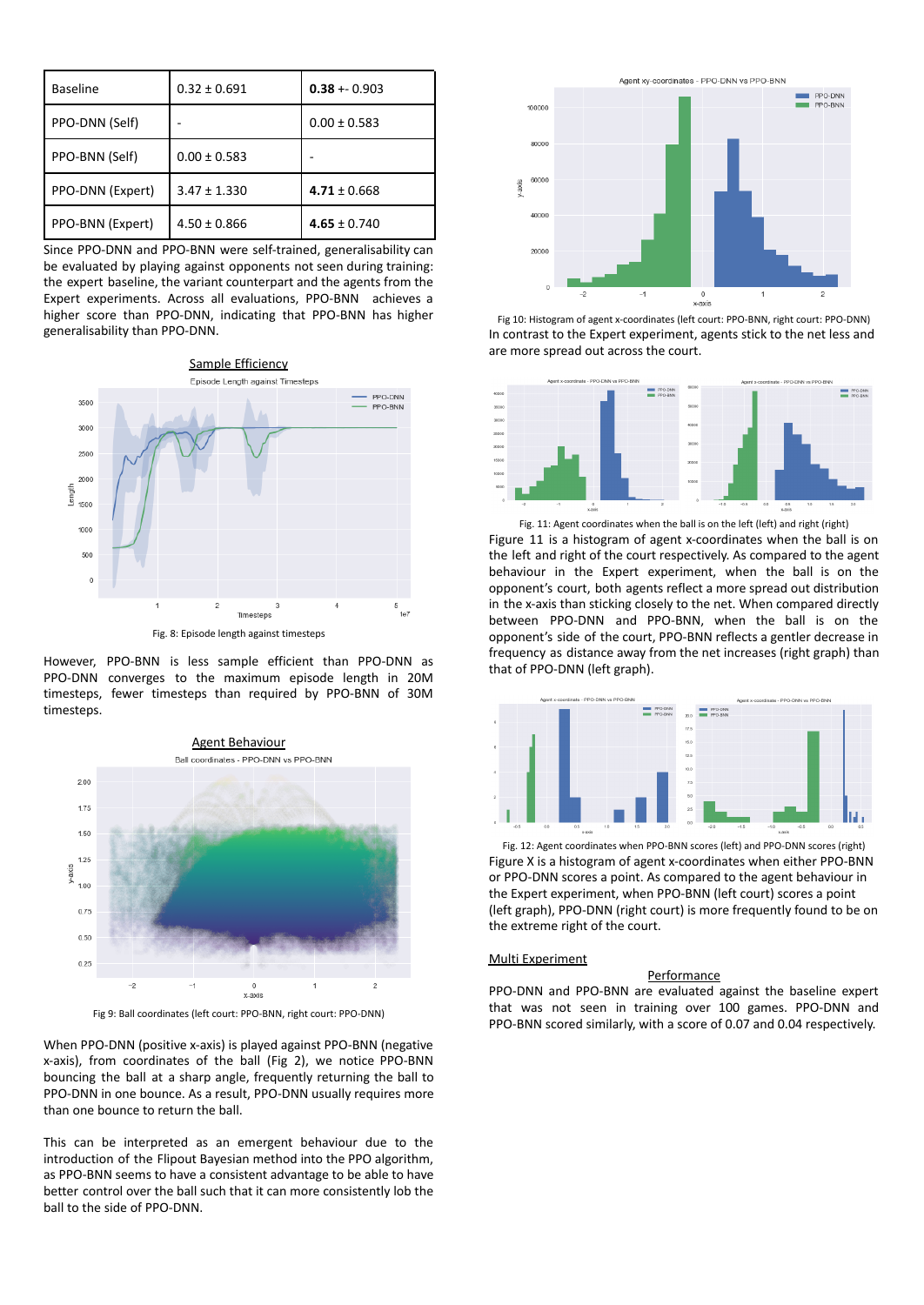

Fig. 13: Reward against timesteps

In multi-agent training between PPO-DNN and PPO-BNN, PPO-DNN first performs better than PPO-BNN as expected as PPO-DNN is exploiting PPO-BNN due to better sample efficiency, then converges towards 0 nearing the end of training.

#### **Uncertainty**

A batch of 100 games is evaluated between PPO-DNN and PPO-BNN. At uncertain regions of the state space, when ball velocity exceeds the 99th percentile, entropy of PPO-DNN=0.605 > PPO-BNN=0.667, and when the ball is near the net, entropy of PPO-DNN=0.508 > PPO-BNN=0.727, indicating higher uncertainty in PPO-BNN agents. One possible reason is because PPO-DNN is more sample efficient than PPO-BNN, resulting in PPO-DNN's exploitation of PPO-BNN during multi-agent training.

Generalisability **Evaluation** (100 games) **PPO-DNN** (Multi) **PPO-BNN** (Multi) Baseline 0.07 ± 0.941 0.04 ± 0.926 PPO-DNN (Expert) 1.19 ± 1.317 **2.45** ± 1.564 PPO-BNN (Expert) 2.03 ± 1.500 **3.96** ± 1.303 PPO-DNN (Self) -0.34 ± 0.738 **-0.23** ± 0.811 PPO-BNN (Self) **-0.28** ± 0.849 -0.50 ± 0.964

Both PPO-DNN and PPO-BNN trained by multi-agent training scored worse than their counterparts trained by self-training. Nonetheless, we note the impressive performance achieved by PPO-BNN (Multi) when compared to PPO-DNN (Multi), indicating much higher generalisability in the PPO-BNN agent.



Fig. 14: Episode length against timesteps

Multi-agent training between PPO-DNN and PPO-BNN required more timesteps than self-training of PPO-DNN, as 25M timesteps were required to achieve the maximum episode length.



Fig 15: Ball coordinates (left court: PPO-BNN, right court: PPO-DNN) When PPO-BNN (left court) is played against PPO-DNN (right court), PPO-DNN seldom visits the right-most side, as PPO-DNN performs better than PPO-BNN in multi-agent training.



Fig 16: Histogram of agent x-coordinates (left court: PPO-DNN, right court: PPO-BNN) Accordingly, the agent x-coordinates illustrate PPO-DNN positioning closer to the net, a common observation of better-performing agents.





Figure 17 is a histogram of agent x-coordinates when the ball is on the left and right of the court respectively. Notably, when the ball is on the right court (right graph), PPO-BNN (left court) sticks to the court much less than PPO-DNN when the ball is on the left court (left graph).



Fig. 18: Agent coordinates when PPO-BNN scores (left) and PPO-DNN scores (right) Figure 18 is a histogram of agent x-coordinates when either PPO-BNN or PPO-DNN scores a point. Consistent with the Expert and